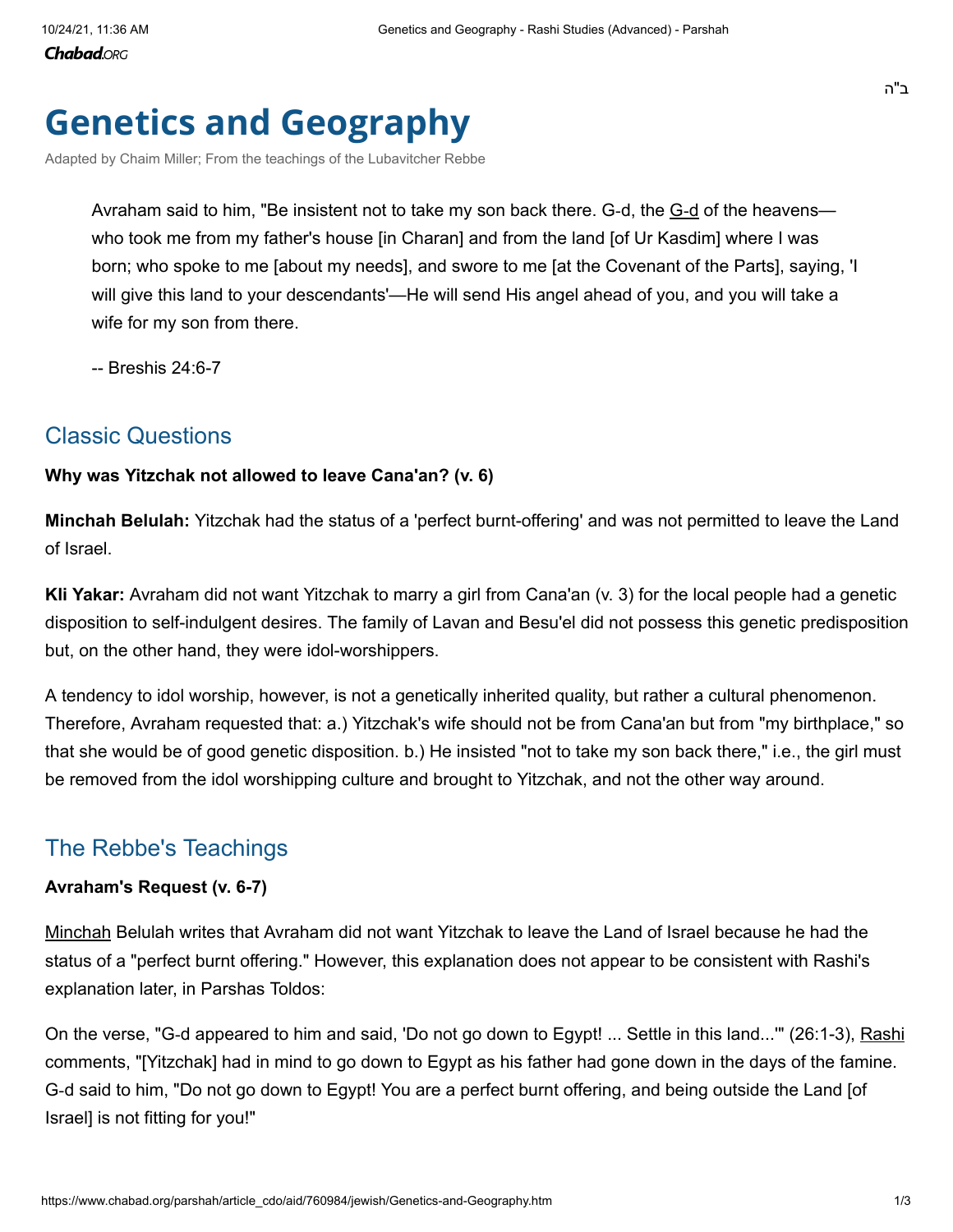(Yitzchak was consecrated to G‑d as a burnt offering on the Altar [during the incident of the Akeida—see above 22:2ff.], and he was not permitted to leave the Land of Israel, just as a burnt offering may not be taken out of the Temple Courtyard—Mizrachi.)

This begs the question: Yitzchak clearly knew that he had been placed onto the Altar as a burnt offering at the [Akeida,](https://www.chabad.org/library/article_cdo/aid/91458/jewish/The-Ultimate-Test-of-Abraham.htm) so how could he have ignored the prohibition of leaving the Land?

It seems therefore that until G‑d told Yitzchak, "Do not go down to Egypt!" *it was not yet prohibited* for him to leave the Land of Israel. And that is why Yitzchak innocently planned on leaving the Land, until he was told otherwise by G‑d.

Thus, in our parshah, when Avraham told Eliezer, "Be insistent not to take my son back there" (v. 6), he could not have possibly meant that Yitzchak should not leave the Land of Israel because he is a "perfect burntoffering" (as Minchah Belulah writes), since Yitzchak had not yet been prohibited by G‑d from leaving the land.

This, however, leaves us with the question: Why did Avraham not allow Yitzchak to leave the land of Cana'an? And if the land of Cana'an was so special, why was he not allowed to marry a girl from there? (c.f. [Kli Yakar\)](https://www.chabad.org/calendar/view/day_cdo/aid/2929634/jewish/Passing-of-Rabbi-Shlomo-Ephraim-of-Luntschitz-Kli-Yakar.htm)

#### **Rashi's Solution**

Rashi appears to remain silent on this issue. However, since it is a question which needs to be explained at the literal level, Rashi must explain the matter somewhere, in keeping with his goal to clarify every issue that is not self-understood at the literal level.

It could be argued that Rashi clarified this matter in his comment on verse 7: "Avraham said to him, 'Now He is the G‑d of the heaven and the G‑d of the earth, because I have made it habitual for creatures to mention Him, etc.'"

At first glance, Rashi's comment is somewhat perplexing. What forced Rashi to conclude that Avraham told Eliezer ("Avraham said to him") this lengthy explanation about publicizing G‑d's Name? How was this connected with Eliezer's mission to find a wife for Yitzchak?

Rashi's comment here was prompted by our previous question: Why did Avraham demand that Eliezer bring a wife from his birthplace back to Cana'an? Since this point is crucial to our understanding of the story, Rashi concluded that Avraham must have given some sort of explanation to Eliezer.

In order to clarify exactly what Avraham's explanation was, let us examine Rashi's precise choice of words:

"Now... I have made it habitual (שהרגלתיו (for creatures to mention Him." The use of the word "habitual" suggests that Avraham merely brought the people of Cana'an to a *superficial* awareness of G‑d. They merely "*mentioned* Him," *habitually.*

This explains why Avraham said not to "take a wife for my son from the daughters of the Cana'anites, amongst whom I live" (v. 3): because their recognition of G-d—despite Avraham's efforts—was only superficial and